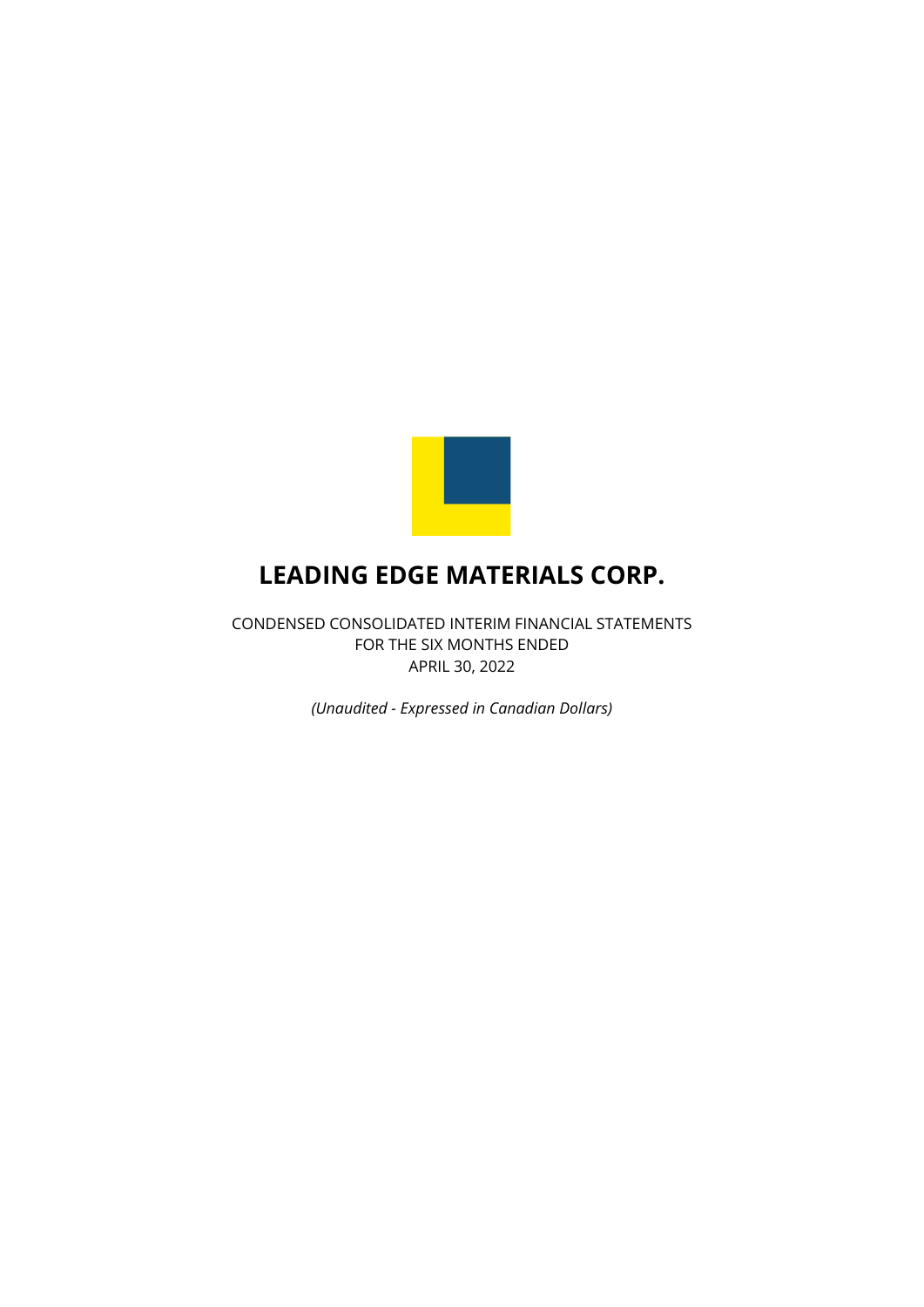## **NOTICE OF NO AUDITOR REVIEW OF CONDENSED CONSOLIDATED INTERIM FINANCIAL STATEMENTS**

In accordance with National Instrument 51-102 Part 4, subsection 4.3(3)(a), if an auditor has not performed a review of these condensed consolidated interim financial statements, they must be accompanied by a notice indicating that the condensed consolidated interim financial statements have not been reviewed by an auditor.

The accompanying unaudited condensed interim financial statements of the Company have been prepared by and are the responsibility of the Company's management.

The Company's auditors have not performed a review of these condensed consolidated interim financial statements in accordance with the standards established by the Chartered Professional Accountants of Canada for a review of interim financial statements by an entity's auditor.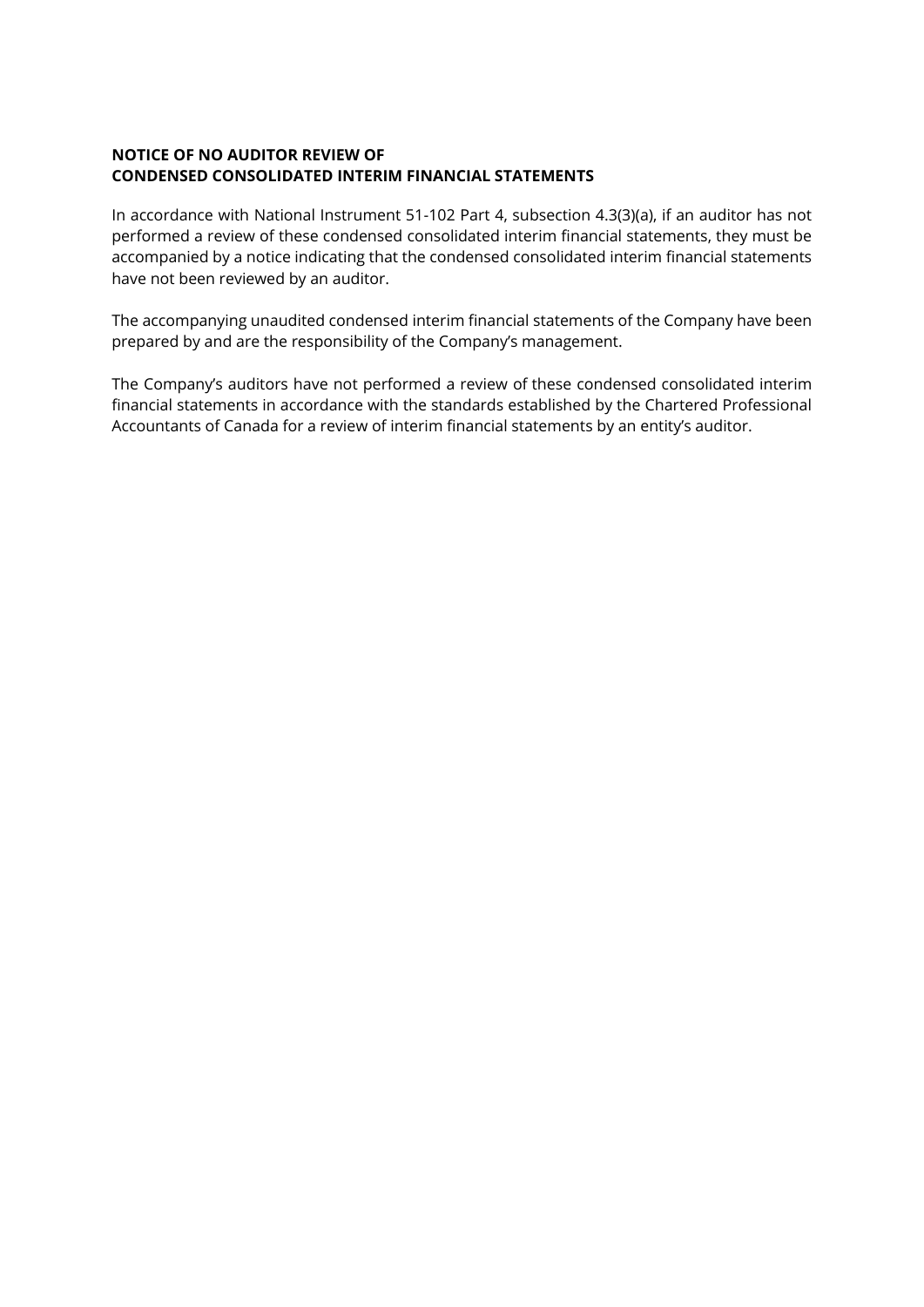### **CONSOLIDATED STATEMENTS OF FINANCIAL POSITION**

*(Unaudited - Expressed in Canadian Dollars)*

|                                            | <b>Note</b>    | April 30,<br>2022<br>\$ | October 31,<br>2021<br>\$ |
|--------------------------------------------|----------------|-------------------------|---------------------------|
| <b>ASSETS</b>                              |                |                         |                           |
| <b>Current assets</b>                      |                |                         |                           |
| Cash                                       |                | 1,912,655               | 1,316,797                 |
| GST/VAT receivables                        |                | 20,603                  | 19,729                    |
| Prepaid expenses                           |                | 43,052                  | 61,553                    |
| Investments                                | 3              | 404,725                 | 981,732                   |
| Inventory                                  |                | 81,010                  | 84,060                    |
| Plant stores and supplies                  |                | 82,384                  | 91,545                    |
| <b>Total current assets</b>                |                | 2,544,429               | 2,555,416                 |
| <b>Non-current assets</b>                  |                |                         |                           |
| Exploration and evaluation assets          | 4              | 16,337,465              | 16,203,140                |
| Property, plant and equipment              | 5              | 6,016,498               | 9,892,213                 |
| Reclamation deposit                        | 6              | 102,455                 | 105,637                   |
| <b>Total non-current assets</b>            |                | 22,456,418              | 26,200,990                |
| <b>TOTAL ASSETS</b>                        |                | 25,00,847               | 28,756,406                |
| <b>LIABILITIES</b>                         |                |                         |                           |
| <b>Current liabilities</b>                 |                |                         |                           |
| Accounts payable and accrued liabilities   |                | 147,945                 | 205,250                   |
| <b>Non-current liabilities</b>             |                |                         |                           |
| Provision for site restoration             | 6              | 5,524,364               | 9,367,086                 |
| Property acquisition obligation            | $4(a)$ , 5     | 521,600                 | 579,600                   |
| <b>Total non-current liabilities</b>       |                | 6,045,964               | 9,946,686                 |
| <b>TOTAL LIABILITIES</b>                   |                | 6,193,909               | 10,151,936                |
| <b>SHAREHOLDERS' EQUITY</b>                |                |                         |                           |
| Share capital                              | $\overline{7}$ | 55,186,554              | 53,521,055                |
| Share-based payments reserve               | 7(d)           | 7,609,123               | 6,187,686                 |
| Deficit                                    |                | (43,988,739)            | (41, 104, 271)            |
| <b>TOTAL SHAREHOLDERS' EQUITY</b>          |                | 18,806,938              | 18,604,470                |
| TOTAL LIABILITIES AND SHAREHOLDERS' EQUITY |                | 25,000,847              | 28,756,406                |
|                                            |                |                         |                           |

**Nature of Operations and Going Concern** - Note 1

### **Events after the Reporting Period** – Note 12

These condensed consolidated interim financial statements were approved for issue by the Board of Directors on June 22, 2022 and are signed on its behalf by:

Lars-Eric Johansson Eric Krafft Chairman Director

*/s/ Lars-Eric Johansson /s/ Eric Krafft*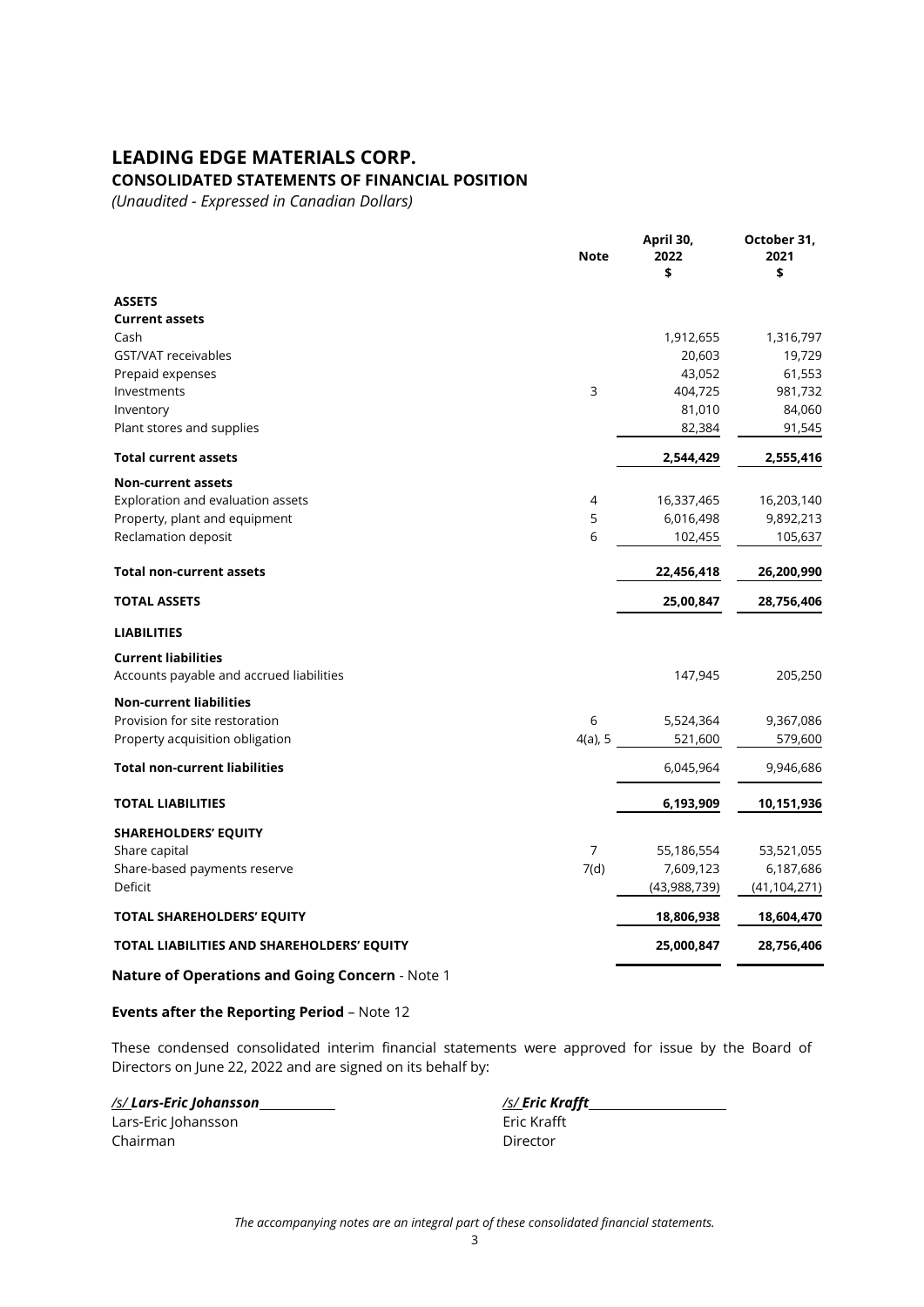# **LEADING EDGE MATERIALS CORP. CONSOLIDATED STATEMENTS OF COMPREHENSIVE LOSS**

*(Unaudited - Expressed in Canadian Dollars)*

|                                                         |              | <b>Three Months Ended</b><br>April 30, |             |             | <b>Six Months Ended</b><br>April 30, |  |
|---------------------------------------------------------|--------------|----------------------------------------|-------------|-------------|--------------------------------------|--|
|                                                         | <b>Notes</b> | 2022<br>\$                             | 2021<br>\$  | 2022<br>\$  | 2021<br>\$                           |  |
| <b>Expenses</b>                                         |              |                                        |             |             |                                      |  |
| Accretion of provision for site<br>restoration          | 6            | 10,201                                 | 7,891       | 20,402      | 15,782                               |  |
| Corporate development and IR                            |              | 17,613                                 | 24,994      | 57,262      | 59,253                               |  |
| Depreciation                                            |              | 6,039                                  | 6,886       | 12,591      | 13,933                               |  |
| Directors and officer's compensation                    |              | 98,373                                 | 106,016     | 198,039     | 215,680                              |  |
| Exploration and evaluation                              | 5            | 25,393                                 | 37,301      | 53,534      | 247,803                              |  |
| Finance and audit                                       | 8(b)         | 45,552                                 | 40,122      | 73,592      | 143,741                              |  |
| General and administration                              |              | 17,896                                 | 13,082      | 34,320      | 28,713                               |  |
| Listing and regulatory costs                            |              | 59,399                                 | 61,402      | 116,078     | 104,022                              |  |
| Operations                                              |              | 144,318                                | 163,177     | 284,795     | 289,014                              |  |
| Professional fees                                       |              | 8,439                                  | 22,624      | 34,799      | 30,181                               |  |
| Share based compensation                                |              |                                        |             | 1,421,437   |                                      |  |
| Travel                                                  |              | 671                                    |             | 1,452       | 47                                   |  |
| Loss before other items                                 |              | (433, 894)                             | (483, 495)  | (2,308,301) | (1, 148, 169)                        |  |
| <b>Other items</b>                                      |              |                                        |             |             |                                      |  |
| Foreign exchange                                        |              | (4, 483)                               | 77,045      | (10,637)    | 66,413                               |  |
| Gain on sale of property                                |              |                                        | 1,472,255   |             | 1,472,255                            |  |
| Interest income                                         |              | 4,183                                  | 3,695       | 7,909       | 9,119                                |  |
| Mark to Market adjustment loss                          |              | (357, 800)                             |             | (577,008)   |                                      |  |
| Other Income                                            |              | 1,874                                  | 20,572      | 3,568       | 22,178                               |  |
|                                                         |              | (356, 226)                             | 1,573,567   | (576, 168)  | 1,569,965                            |  |
| Net Profit (Loss) and comprehensive<br>loss             |              | (790, 120)                             | 1,090,072   | (2,884,469) | 421,796                              |  |
| Profit (Loss) per share -                               |              |                                        |             |             |                                      |  |
| Basic                                                   |              | (\$0.00)                               | \$0.01      | (\$0.02)    | \$0.00                               |  |
| Diluted                                                 |              | (\$0.00)                               | \$0.01      | (\$0.02)    | \$0.00                               |  |
| Weighted average number of<br>common shares outstanding |              |                                        |             |             |                                      |  |
| Basic                                                   |              | 151,645,499                            | 146,944,770 | 151,220,041 | 146,833,404                          |  |
| Diluted                                                 |              | 151,645,499                            | 172,266,784 | 151,220,041 | 174,180,439                          |  |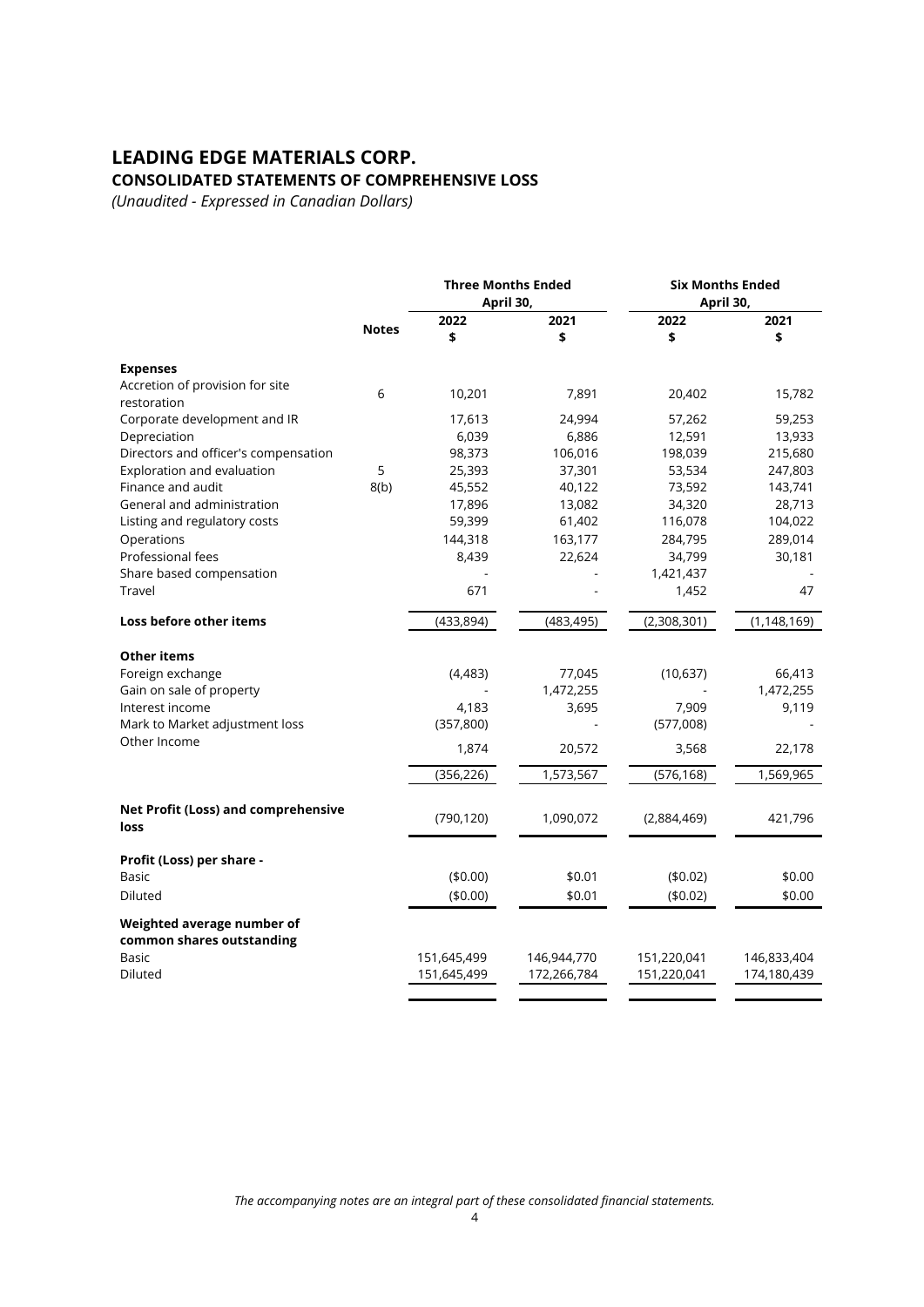## **LEADING EDGE MATERIALS CORP. CONSOLIDATED STATEMENTS OF CHANGES IN EQUITY**

*(Unaudited - Expressed in Canadian Dollars)*

|                                                             | Six Months Ended April 30, 2022 |              |                                                            |                      |                              |  |
|-------------------------------------------------------------|---------------------------------|--------------|------------------------------------------------------------|----------------------|------------------------------|--|
|                                                             | <b>Share Capital</b>            |              |                                                            |                      |                              |  |
|                                                             | Number of<br><b>Shares</b>      | Amount<br>\$ | Share-<br>Based<br><b>Payments</b><br><b>Reserve</b><br>\$ | <b>Deficit</b><br>\$ | Total<br><b>Equity</b><br>\$ |  |
| Balance as at October 31, 2021<br>Common shares issued for: | 147,024,071                     | 53,521,054   | 6,187,686                                                  | (41, 104, 270)       | 18,604,470                   |  |
| Options exercised                                           | 200,000                         | 45,000       |                                                            |                      | 45,000                       |  |
| Share-based compensation                                    |                                 |              | 1,421,437                                                  |                      | 1,421,437                    |  |
| Warrants exercised                                          | 4,421,428                       | 1,620,500    |                                                            |                      | 1,620,500                    |  |
| Net loss for the period                                     |                                 |              |                                                            | (2,884,469)          | (2,884,469)                  |  |
| Balance as at April 30, 2022                                | 151,645,499                     | 55,186,554   | 7,609,123                                                  | (43,988,739)         | 18,806,938                   |  |

### **Six Months Ended April 30, 2021**

|                                                             | <b>Share Capital</b>       |              |                                                        |                      |                              |
|-------------------------------------------------------------|----------------------------|--------------|--------------------------------------------------------|----------------------|------------------------------|
|                                                             | Number of<br><b>Shares</b> | Amount<br>\$ | <b>Share-Based</b><br><b>Payments</b><br>Reserve<br>\$ | <b>Deficit</b><br>\$ | Total<br><b>Equity</b><br>\$ |
| Balance as at October 31, 2020<br>Common shares issued for: | 146,467,391                | 53,419,350   | 6,187,686                                              | (39,893,552)         | 19,713,484                   |
| <b>Options Exercised</b>                                    | 493,109                    | 95,348       |                                                        |                      | 95,348                       |
| Net profit for the period                                   |                            |              |                                                        | 421,796              | 421,796                      |
| Balance as at April 30, 2021                                | 146,960,500                | 53,514,698   | 6,187,686                                              | (39, 471, 756)       | 20,230,628                   |

*The accompanying notes are an integral part of these consolidated financial statements.*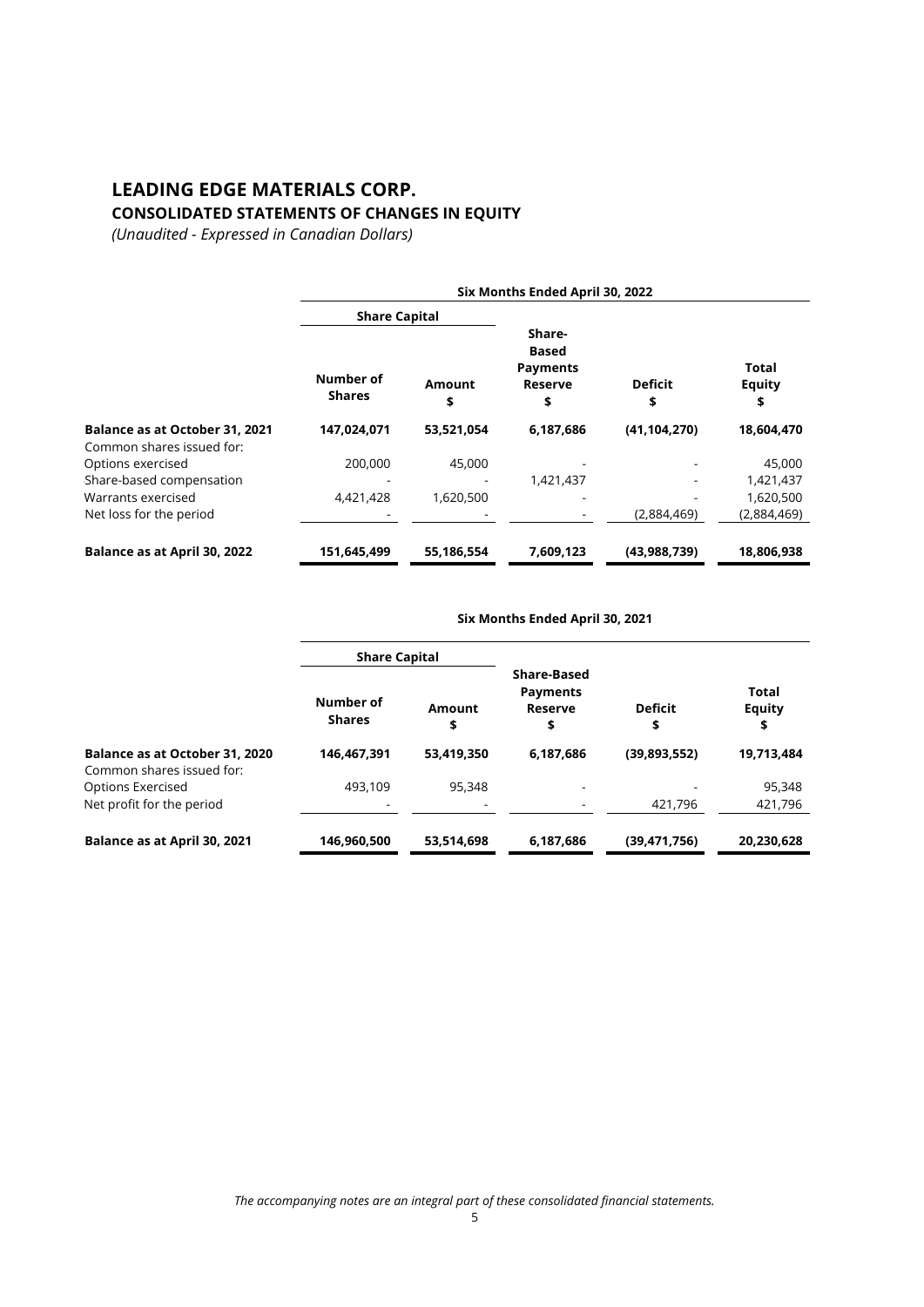# **CONSOLIDATED STATEMENTS OF CASH FLOWS**

*(Unaudited - Expressed in Canadian Dollars)*

|                                                   | <b>Six Months Ended</b><br>April 30, |             |
|---------------------------------------------------|--------------------------------------|-------------|
|                                                   | 2022<br>\$                           | 2021<br>\$  |
| <b>Operating activities</b>                       |                                      |             |
| Net (loss) income for the period                  | (2,884,469)                          | 421,796     |
| Adjustments for:                                  |                                      |             |
| Accretion of provision for site restoration       | 20,402                               | 15,782      |
| Depreciation                                      | 12,591                               | 13,933      |
| Foreign exchange gain                             | (42, 605)                            | (6, 867)    |
| Gain on disposal of property                      |                                      | (1,472,255) |
| Mark to market adjustment loss                    | 577,008                              |             |
| Share-based compensation                          | 1,421,437                            |             |
| Changes in non-cash working capital items:        |                                      |             |
| Amounts receivable                                |                                      | (4,604)     |
| GST/VAT receivables                               | (874)                                | (2.699)     |
| Prepaid expenses and other                        | 18,498                               | (66, 661)   |
| Accounts payable and accrued liabilities          | (57, 305)                            | (168,091)   |
| Net cash used in operating activities             | (935, 317)                           | (1,269,666) |
| <b>Investing activity</b>                         |                                      |             |
| Proceeds on disposal of property                  |                                      | 250,000     |
| Expenditures on exploration and evaluation assets | (134, 325)                           | (315, 917)  |
| Net cash used in investing activity               | (134, 325)                           | (65, 917)   |
| <b>Financing activities</b>                       |                                      |             |
| Issuance of common shares                         | 1,665,500                            | 95,348      |
| Net cash provided by financing activities         | 1,665,500                            | 95,348      |
| Net change in cash                                | 595,858                              | (1,240,235) |
| Cash at beginning of the period                   | 1,316,797                            | 3,361,424   |
| Cash at end of the period                         | 1,912,655                            | 2,121,189   |

**Supplemental cash flow information - See Note 10** 

*The accompanying notes are an integral part of these consolidated financial statements.*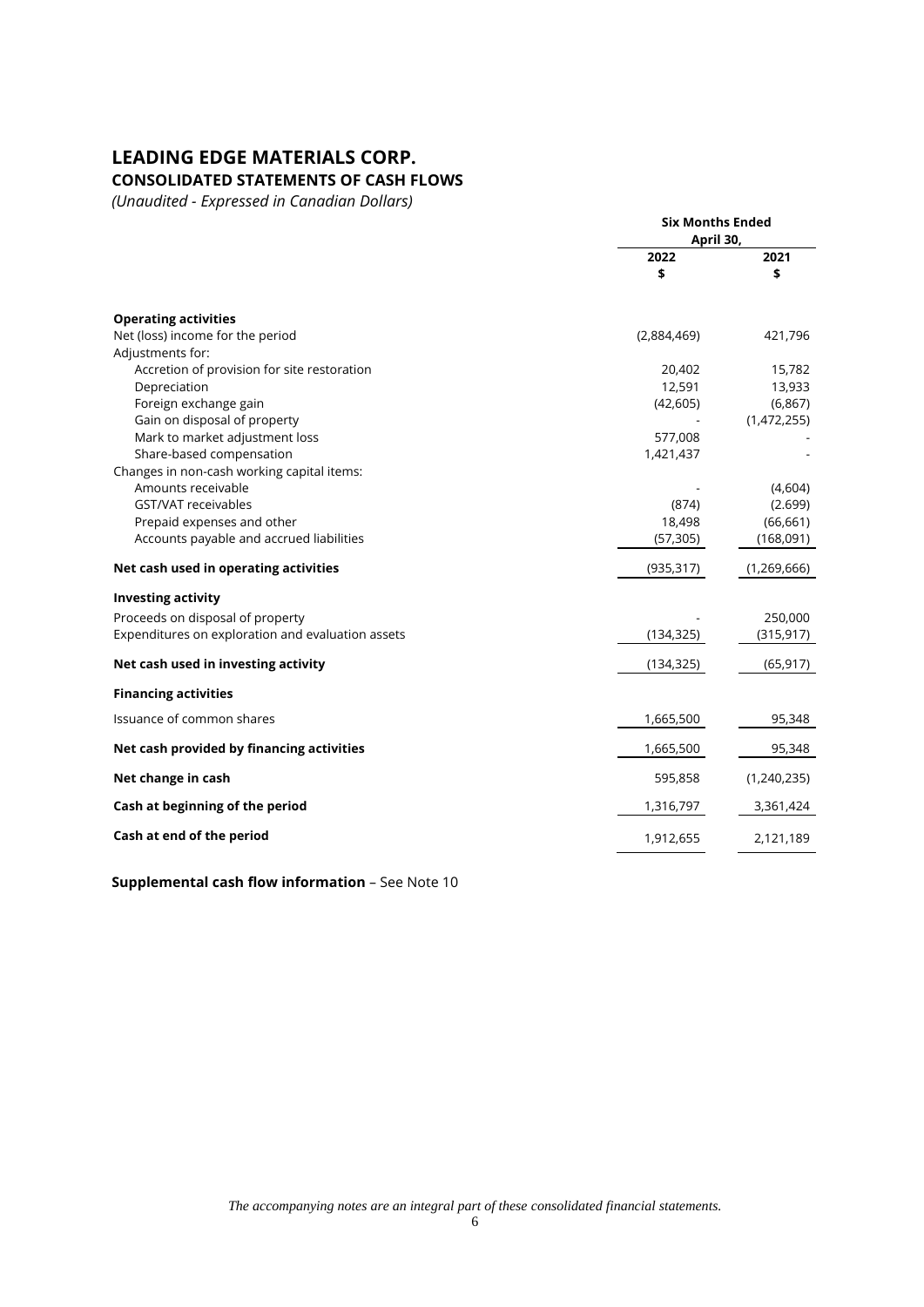*(Unaudited - Expressed in Canadian Dollars)*

### **4. Nature of Operations and Going Concern**

The Company is a a Canadian public company primarily focused on developing a portfolio of critical raw material projects located in the European Union. The portfolio of projects includes the 100% owned Woxna Graphite mine (Sweden), Norra Karr HREE project (Sweden) and the 51% owned Bihor Sud Nickel Cobalt exploration alliance (Romania). The Company's common shares trade on the TSX Venture Exchange (the "TSXV") under the symbol "LEM", on the OTCQB under the symbol "LEMIF", on NASDAQ First North under the symbol "LEMSE" and on Frankfurt under the symbol "7FL". The Company's principal office is located at 14th Floor, 1040 West Georgia Street. Vancouver, British Columbia V6E 4H1.

During the six months ended April 30, 2022 the Company recorded a net loss of \$2,884,469 and, as at April 30, 2022, the Company had an accumulated deficit of \$43,988,739 and working capital of \$2,396,484. For the Woxna Graphite Mine the Company maintains ongoing research and development to produce higher specialty products such as high purity graphite for battery and other specialty end uses. The Company is maintaining its Woxna Graphite Mine on a "production-ready" basis to minimize costs whilst such development work is ongoing. For the Norra Karr HREE project the Company's main focus is progressing the ongoing permitting process and development work to increase resource efficiency and minimize local environmental footprint for the project. On June 21, 2022 the Company took a decision to initiate a Natura 2000 permit application process for the Norra Karr project and retract the appeal against the previous mining lease application rejection for Norra Karr. Finally, for the Bihor Sud exploration joint venture the Company is exploration work program under its exclusive exploration license. The Company anticipates that it has sufficient funding to meet anticipated levels of corporate administration and overheads for the ensuing twelve months, however, it will need additional capital to recommence operations at the Woxna Graphite Mine and/or modernize the plant to produce value added production, to fund future development of the Norra Karr Property and complete exploration activities in Romania. There is no assurance such additional capital will be available to the Company on acceptable terms or at all. In the longer term the recoverability of the carrying value of the Company's long-lived assets is dependent upon the Company's ability to preserve its interest in the underlying mineral property interests, the discovery of economically recoverable reserves, the achievement of profitable operations and the ability of the Company to obtain financing to support its ongoing exploration and development programs, and mining operations.

On March 11, 2020, the World Health Organization declared COVID-19 a pandemic. Federal, regional, and local authorities in Canada, the United States, and other nations continue to restrict the ability of people to leave their homes and carry out normal day-to-day activities. These measures will have a significant, negative effect on the economy of all nations for an uncertain period of time. The duration and impact of COVID-19 is unknown at this time and it is not possible to reliably estimate the impact that the length and severity of these developments will have on the financial results and condition of the Company in future periods.

These condensed consolidated interim financial statements are prepared in accordance with International Financial Reporting Standards ("IFRS") appropriate for a going concern. The going concern basis of accounting assumes the Company will continue to realize the value of its assets and discharge its liabilities and other obligations in the ordinary course of business. Should the Company be required to realize the value of its assets in other than the ordinary course of business, the net realizable value of its assets may be materially less than the amounts shown in the consolidated financial statements. These condensed consolidated interim financial statements do not include any adjustments to the amounts and classifications of assets and liabilities that may be necessary should the Company be unable to repay its liabilities and meet its other obligations in the ordinary course of business or continue operations.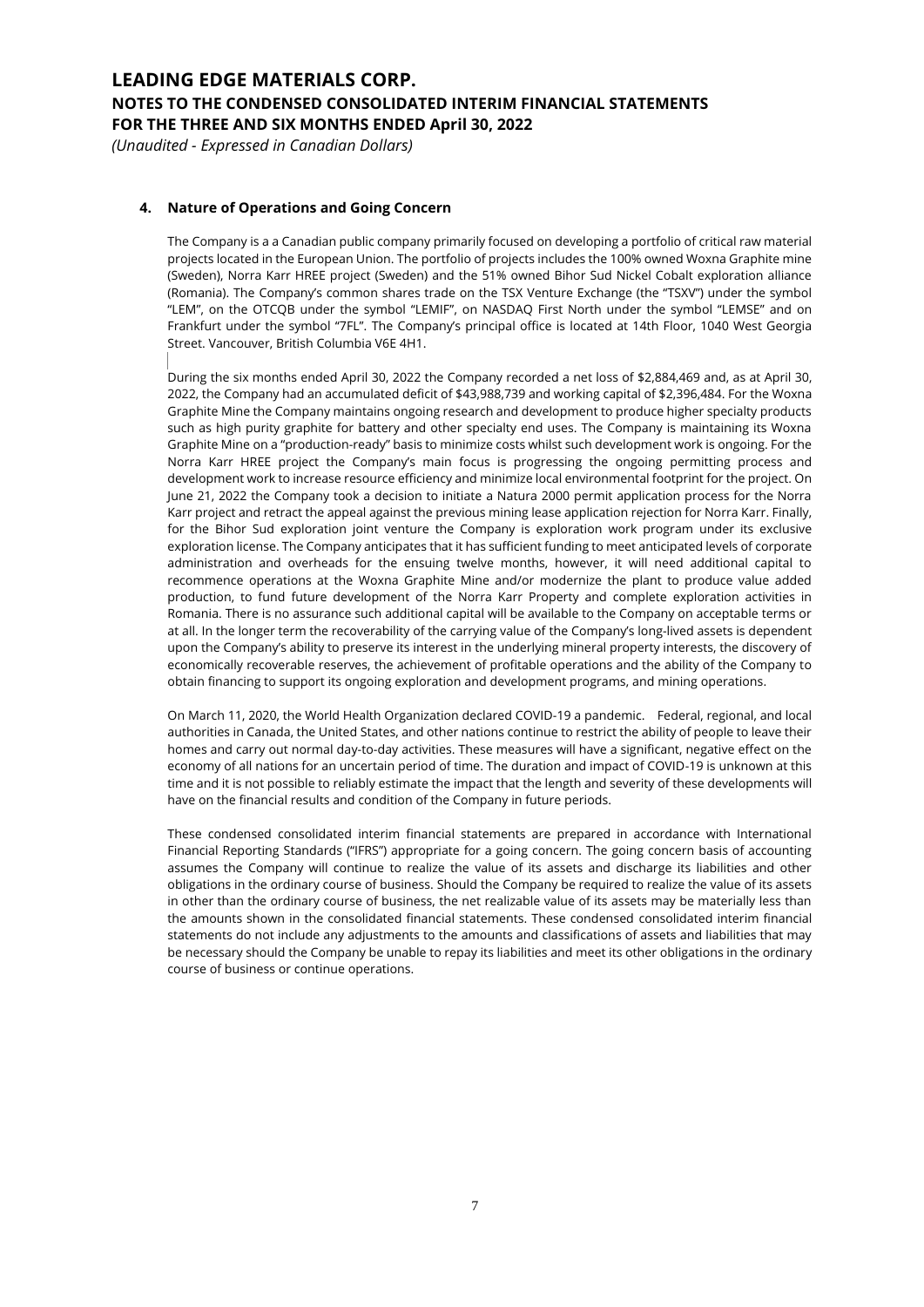*(Unaudited - Expressed in Canadian Dollars)*

### **2. Basis of Preparation**

### *Statement of Compliance*

These condensed consolidated interim financial statements have been prepared using accounting policies consistent with International Financial Reporting Standards ("IFRS"), and in accordance with International Accounting Standards ("IAS") 34, Interim Financial Reporting, as issued by the International Accounting Standards Board ("IASB"). These condensed consolidated interim financial statements should be read in conjunction with the audited consolidated financial statements for the year ended October 31, 2021, which have been prepared in accordance with IFRS as issued by the IASB. The accounting policies followed in these condensed consolidated interim financial statements are consistent with those applied in the Company's consolidated financial statements for the year ended October 31, 2021.

#### *Basis of Measurement*

The Company's consolidated financial statements have been prepared on the historical cost basis except for the revaluation of certain financial assets and financial liabilities to fair value. The consolidated financial statements are presented in Canadian dollars unless otherwise noted.

#### *Details of the Group*

In addition to the Company, the consolidated financial statements include all subsidiaries. Subsidiaries are all entities over which the Company is able, directly or indirectly, to control financial and operating policies, which is the authority usually connected with holding majority voting rights. Subsidiaries are fully consolidated from the date on which control is acquired by the Company. Inter-company transactions and balances are eliminated upon consolidation. They are deconsolidated from the date that control by the Company ceases.

The subsidiaries of the Company are as follows:

| <b>Company</b>                                   | <b>Location of Incorporation</b> | <b>Ownership Interest</b> |
|--------------------------------------------------|----------------------------------|---------------------------|
| Flinders Holdings Limited ("Flinders Holdings")  | British Columbia                 | 100%                      |
| Woxna Graphite AB ("Woxna")                      | Sweden                           | 100%                      |
| Tasman Metals Ltd.                               | British Columbia                 | 100%                      |
| GREENNA Mineral AB (Formerly "Tasman Metals AB") | Sweden                           | 100%                      |
| LEM Resources SRL ("LEM Romania")                | Romania                          | 51%                       |
|                                                  |                                  |                           |

### **3. Investments**

Investments held by the Company are as follows:

| <b>Particulars</b>               | April 30,<br>2022 | October 31,<br>2021 |  |
|----------------------------------|-------------------|---------------------|--|
|                                  | S                 | \$                  |  |
| Shares in United Lithium Corp.   | 299.241           | 722,305             |  |
| Warrants in United Lithium Corp. | 105,484           | 259,427             |  |
| Total                            | 404.725           | 981,732             |  |

The investment in United Lithium Corp will be revalued with level 1 input at each reporting date. The value of warrants was determined using the Black-Scholes pricing model using level 2 inputs, the value was calculated based on risk-free rate of 2.74%, expected stock volatility of 227% and forfeiture rate of 0.0%.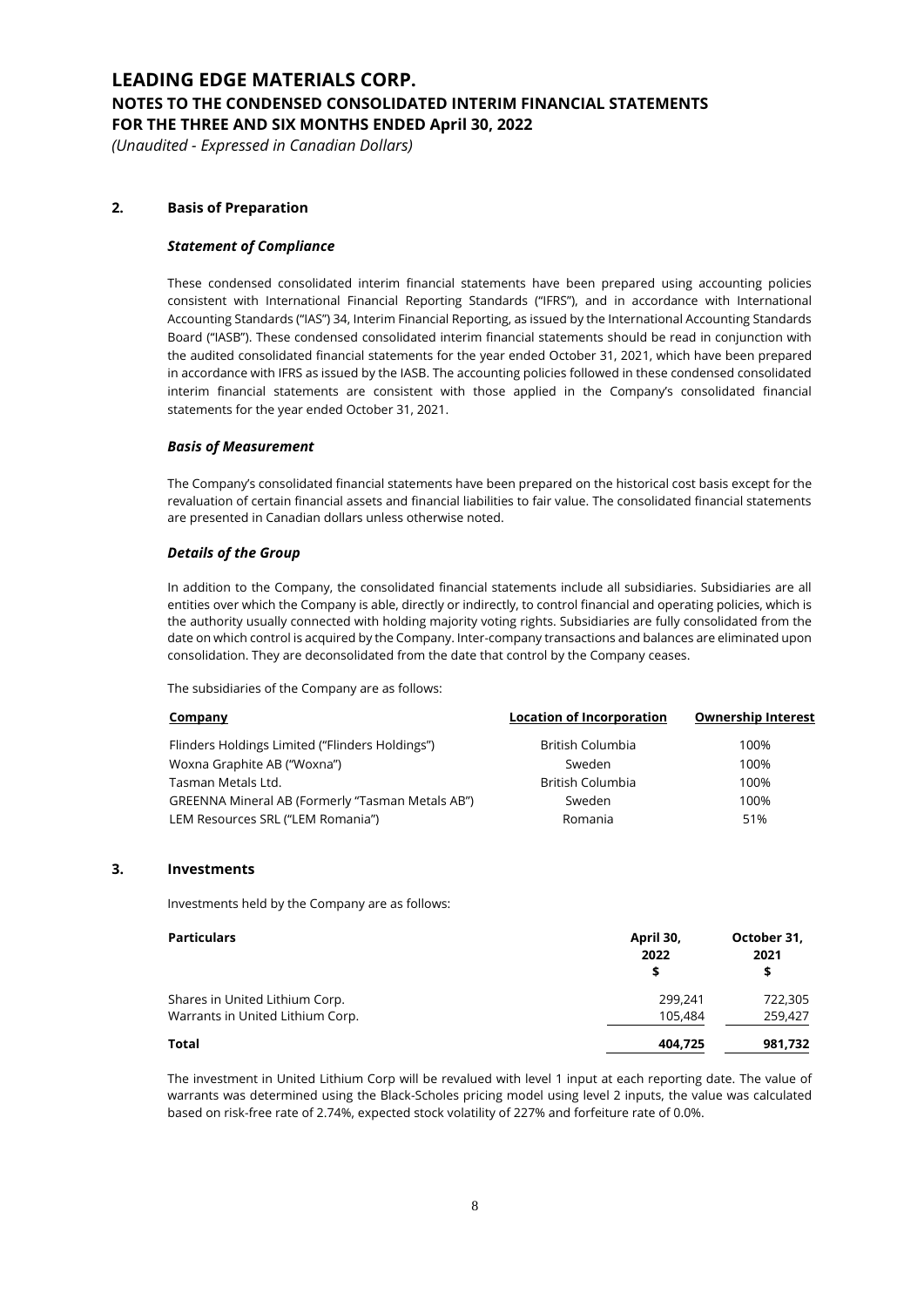### **NOTES TO THE CONDENSED CONSOLIDATED INTERIM FINANCIAL STATEMENTS FOR THE THREE AND SIX MONTHS ENDED April 30, 2022**

*(Unaudited - Expressed in Canadian Dollars)*

### **4. Exploration and Evaluation Assets**

|                             | As at April 30, 2022              |                                                      |             | As at October 31, 2021            |                                                      |                    |  |
|-----------------------------|-----------------------------------|------------------------------------------------------|-------------|-----------------------------------|------------------------------------------------------|--------------------|--|
|                             | <b>Acquisition</b><br>Costs<br>\$ | <b>Deferred</b><br><b>Exploration</b><br>Costs<br>\$ | Total<br>\$ | <b>Acquisition</b><br>Costs<br>\$ | <b>Deferred</b><br><b>Exploration</b><br>Costs<br>\$ | <b>Total</b><br>\$ |  |
| <b>Graphite Concessions</b> | 10.081                            | 4.706                                                | 14.787      | 10.081                            | 4.706                                                | 14,787             |  |
| Norra Karr                  | 15,402,622                        | 872.076                                              | 16.274.698  | 15,402,622                        | 785.731                                              | 16,188,353         |  |
| Anode Project               |                                   | 47,980                                               | 47,980      |                                   |                                                      |                    |  |
|                             | 15,412,703                        | 924,762                                              | 16,337,465  | 15,412,703                        | 790,437                                              | 16,203,140         |  |

|                                    | Graphite<br>concessions<br>\$ | <b>Anode Project</b><br>\$ | <b>Bergby</b><br>\$ | Norra Karr<br>\$ | Total<br>\$ |
|------------------------------------|-------------------------------|----------------------------|---------------------|------------------|-------------|
| <b>Balance at October 31, 2020</b> | 14,787                        |                            | 425,551             | 15,892,517       | 16,332,855  |
| Costs                              |                               |                            |                     |                  |             |
| Geological                         |                               |                            | 2,786               |                  | 2,786       |
| Permitting                         |                               |                            | 10,227              | 25,006           | 35,233      |
| <b>Technical studies</b>           |                               |                            |                     | 270,830          | 270,830     |
| Sale of property                   |                               |                            | (438,564)           |                  | (438,564)   |
|                                    |                               |                            | (425, 551)          | 295,836          | (129, 715)  |
| <b>Balance at October 31, 2021</b> | 14,787                        |                            |                     | 16,188,353       | 16,203,140  |
| Costs                              |                               |                            |                     |                  |             |
| Geological                         |                               |                            |                     | 8,435            | 8,435       |
| Metallurgical                      |                               | 47,980                     |                     |                  | 47,980      |
| Permitting                         |                               |                            |                     | 77,910           | 77,910      |
| Balance at April 30, 2022          | 14,787                        | 47,980                     |                     | 16,274,698       | 16,337,465  |

#### (a) *Graphite Concessions*

Through Woxna, the Company holds a 100% interest in the Woxna Graphite Mine, comprising four concessions, known as Kringelgruvan, Mattsmyra, Gropabo and Mansberg. The Woxna Graphite Mine is located in Ovanaker Municipality, Gavleborg County, central Sweden.

In 1993 Woxna entered into agreements under which it acquired:

- (i) the Kringelgruvan concession for an initial payment of SEK 150,000 and a further payment of SEK 4,000,000 (the "Property Acquisition Obligation"); and
- (ii) the Mattsmyra, Gropabo and Mansberg concessions (the "Graphite Concessions") for an initial payment of SEK 32,500 and a further payment of SEK 1,000,000 on each of the three concessions (the "Additional Consideration").

Payment of the Property Acquisition Obligation and the Additional Consideration is to be made to a Swedish governmental agency and will be based on annual production, at a rate of SEK 20 per metric ton processed and is payable only once accumulated profits have been generated from the individual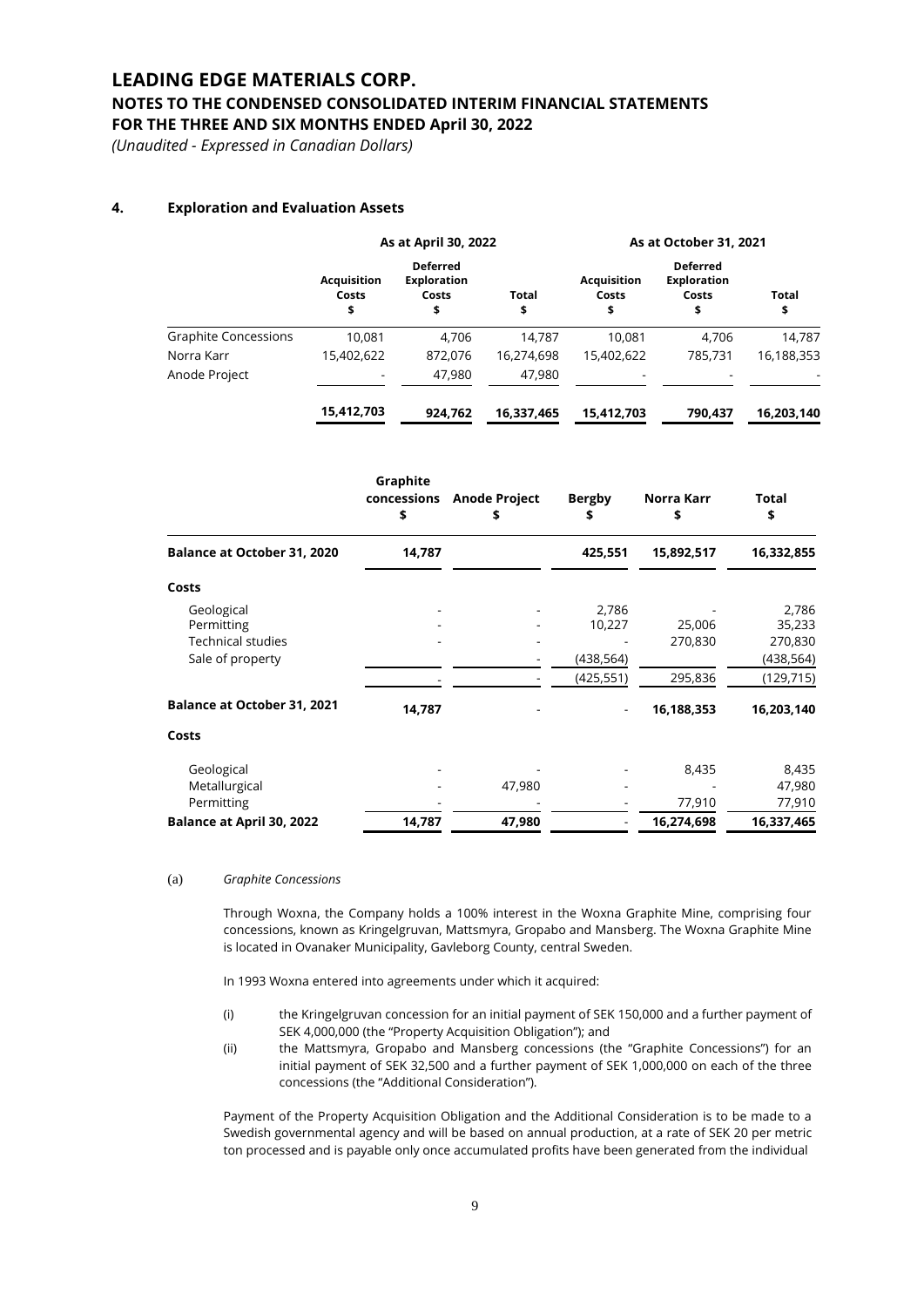*(Unaudited - Expressed in Canadian Dollars)*

### **4. Exploration and Evaluation Assets** (continued)

concessions. No production has commenced on the Mattsmyra, Gropabo and Mansberg concessions and the additional payments are considered to be contingent amounts and will only be recognized as obligations when production commences on these concessions.

During fiscal 2014 the technical feasibility and commercial viability of the Kringelgruvan concession and the Woxna Graphite Mine was demonstrated, transitioning the Kringelgruvan concession to the development stage of mining. Accordingly, the costs of the exploration and evaluation assets attributed to the Kringelgruvan concession and the Woxna Graphite Mine were reclassified to property, plant and equipment. See also Note 6.

(b) *Norra Karr*

The Norra Karr Property consists of an exploration license, valid until August 31, 2026, located in southcentral Sweden. The exploration license has been subject to ongoing legal opposition and appeals. In June 2020 the Company received confirmation from the Mining Inspectorate of Sweden that the exploration license was extended to August 31, 2024. The extension of the exploration license was appealed and in March 2022, the Court of Appeal in Sundsvall ruled to deny leave to appeal the extension of the exploration license. Legislative change was passed in 2021 and 2022 to extend exploration licenses due to the Covid pandemic. The Norra Karr exploration license is thus now valid until August 31, 2026, In May 2021, the Norra Karr Mining lease application was rejected by the Mining Inspectorate of Sweden, subsequently the Company made an appeal against this decision to the Government of Sweden. On June 21, 2022 the Company took a decision to initiate a Natura 2000 permit application process for the Norra Karr project and retract the appeal against the previous mining lease application rejection for Norra Karr.

(c) *Bergby*

On April 29, 2021, the Company completed the sale to United Lithium Corp. ("ULTH") of 100% of the issued and outstanding share capital of Bergby Lithium AB ("Bergby"). In consideration for the shares of Bergby, the Company's wholly owned subsidiary, GREENNA Mineral AB as the owner of the Bergby shares, received from ULTH:

- CAD 250,000 in cash;
- 1,031,864 common shares in the capital of ULTH.
- 400,000 common share purchase warrants, with each Warrant entitling the Company to acquire, until April 29, 2024, one common share in the capital of ULTH at an exercise price equal to approximately CAD 0.485; and
- a 2% net smelter returns royalty on the Bergby Project, which is subject to a buyback right in favor of ULTH, exercisable for CAD 1,000,000.

The ULTH Shares are escrowed and will be released in tranches over a 20-month period as at April 30, 2022, 619,118 shares have been released. ULTH also paid an additional CAD 250,000 in cash on October 21st, 2021.

(d) *Anode Project*

The Anode Project encompasses the ongoing development towards the possible production of a high purity natural graphite anode material for the lithium-ion battery industry using flake graphite concentrate from the Woxna Graphite mine as a feedstock. The development work involves various metallurgical test work and engineering of the production process and if successful would eventually lead to the establishment of a dedicated anode material factory in Sweden.

#### (e) *Romania Exploration Project*

In fiscal 2017 the Company and REMAT Group Management SRL ("REMAT") agreed to pursue the investigation and initiation of a prospecting permit application over the Bihor Sud perimeter in Romania. REMAT proceeded to incorporate LEM Resources SRL ("LEM Romania") in fiscal 2017. LEM Romania successfully applied for a non-exclusive prospecting permit (the "Permit") over 25.5 square kilometers in the Bihor area. On August 9, 2018, the Company and REMAT completed a share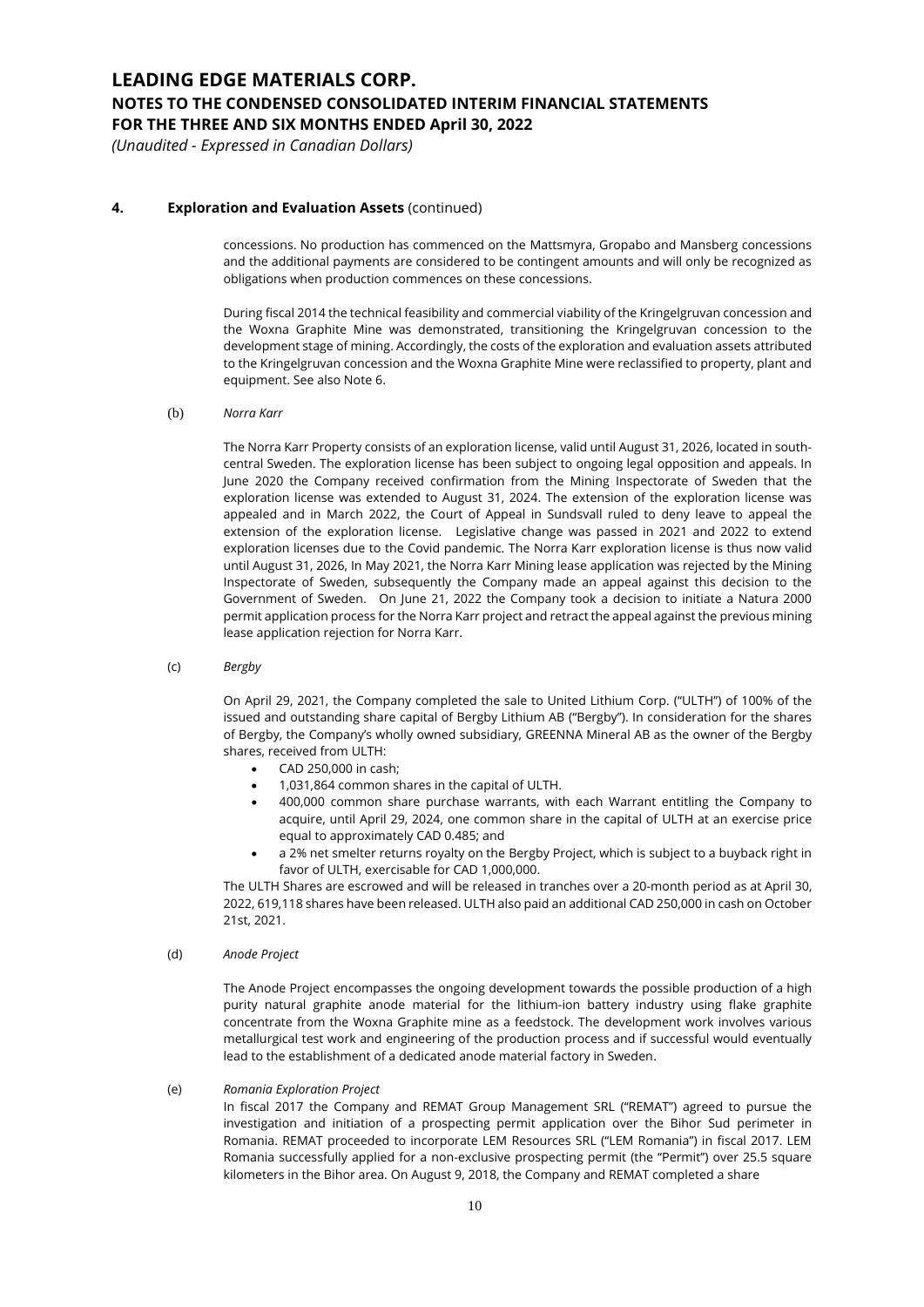### **NOTES TO THE CONDENSED CONSOLIDATED INTERIM FINANCIAL STATEMENTS FOR THE THREE AND SIX MONTHS ENDED April 30, 2022**

*(Unaudited - Expressed in Canadian Dollars)*

### **4. Exploration and Evaluation Assets** (continued)

purchase agreement (the "Share Purchase Agreement") and executed a shareholders' joint venture agreement whereby the Company acquired an initial 51% ownership interest (the "Initial Interest") in LEM Romania, by issuing 367,006 common shares of the Company at a fair value of \$165,152. As LEM Romania had no assets or liabilities at the time of acquisition of the initial interest, the Company has recorded the initial consideration as general exploration expenses. The permitting process for an exclusive exploration license for the area is ongoing and only once such exclusive license is obtained will costs be capitalized. Until such time all costs will be expensed. See Note 12.

The Company can acquire an additional 39% interest in LEM Romania (for an aggregate 90% interest) by issuing up to an additional 2,202,036 common shares, as follows:

- (i) 550,509 common shares following the granting of an exploration license; See Note 12.
- (ii) 734,012 common shares on completion of a National Instrument 43-101 compliant resource estimate (the "Resource Estimate"); and
- (iii) 917,515 common shares on completion of a feasibility study.

The Company was required to fund all exploration expenditures and was required to incur a minimum of EUR 150,000 on exploration expenditures by April 26, 2020, which has been met. The Company is also required to issue up to 8,074,136 common shares (the "Bonus Shares"), which will be based on certain historic resource estimates and the Resource Estimate. A finder's fee of 5% (the "Finder's Fee") will be paid in stages, concurrently with the issuance of common shares under the Share Purchase Agreement. On August 9, 2018 the Company issued 18,350 common shares, at a fair value of \$8,258. for the initial Finder's Fee. The initial Finder's Fee consideration was also recorded as general exploration expenses See Note 12.

**Mineral**

### **5. Property, Plant and Equipment**

| Cost:                                                         | <b>Vehicles</b><br>\$ | Equipment<br>and<br>Tools<br>\$ | <b>Building</b><br>\$   | and<br>Processing<br><b>Facility</b><br>\$ | <b>Acquisition</b><br>and<br>Development<br>Costs<br>\$ | <b>Total</b><br>\$        |
|---------------------------------------------------------------|-----------------------|---------------------------------|-------------------------|--------------------------------------------|---------------------------------------------------------|---------------------------|
| Balance at October 31, 2020<br>Adjustment to site restoration | 16,094                | 287,018                         | 344,139                 | 7,567,878                                  | 8,123,928<br>2,876,917                                  | 16,339,057<br>2,876,917   |
| Balance at October 31, 2021<br>Adjustment to site restoration | 16,094                | 287,018                         | 344,139                 | 7,567,878                                  | 11,000,845<br>(3,863,124)                               | 19,215,974<br>(3,863,124) |
| Balance at April 30, 2022                                     | 16,094                | 287,018                         | 344,139                 | 7,567,878                                  | 7,137,721                                               | 15,352,850                |
| <b>Accumulated Depreciation</b><br>and Impairment:            |                       |                                 |                         |                                            |                                                         |                           |
| Balance at October 31, 2020                                   | (2,606)               | (261,717)                       | (115, 515)              | (3,910,218)                                | (5,000,000)                                             | (9,290,056)               |
| Depreciation                                                  | (1,071)               | (2,011)                         | (30, 623)               |                                            |                                                         | (33,705)                  |
| Balance at October 31, 2021<br>Depreciation                   | (3,677)<br>(400)      | (263, 728)<br>(751)             | (146, 138)<br>(11, 440) | (3,910,218)                                | (5,000,000)                                             | (9,323,761)<br>(12, 591)  |
| Balance at April 30, 2022                                     | (4,078)               | (264, 479)                      | (157, 578)              | (3,910,218)                                | (5,000,000)                                             | (9,336,352)               |
| <b>Carrying Value:</b>                                        |                       |                                 |                         |                                            |                                                         |                           |
| Balance at October 31, 2021                                   | 12,417                | 23,290                          | 198,001                 | 3,657,660                                  | 6,000,845                                               | 9,892,213                 |
| Balance at April 30, 2022                                     | 12,016                | 22,539                          | 186,561                 | 3,657,660                                  | 2,137,721                                               | 6,016,498                 |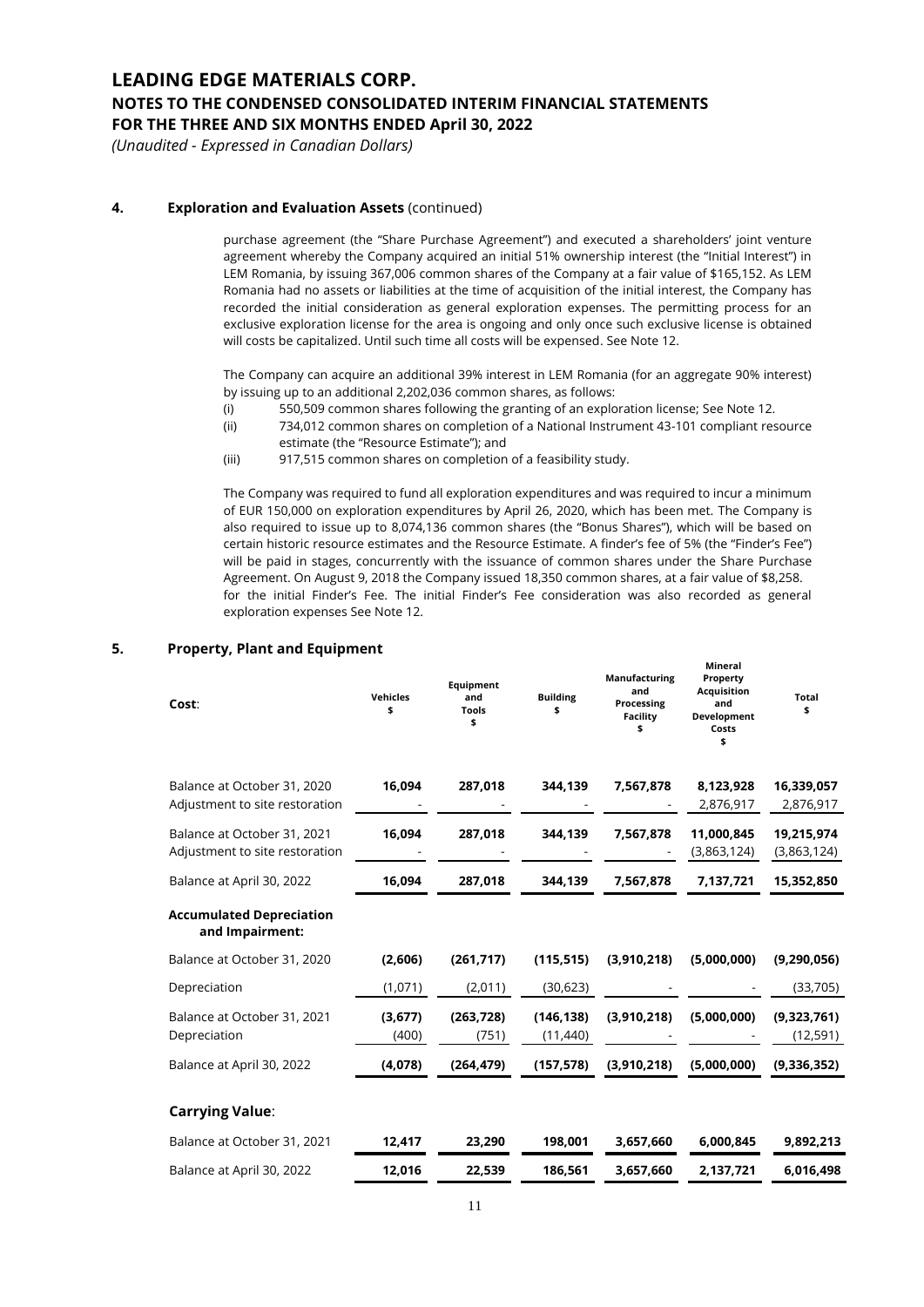*(Unaudited - Expressed in Canadian Dollars)*

### **5. Property, Plant and Equipment** (continued)

During fiscal 2014 technical feasibility and commercial viability of the extraction of mineral resources at the Woxna Graphite Mine was demonstrated, transitioning the Company to the development stage of mining. Upon the transition, costs on the exploration and evaluation assets attributed to the mine were reclassified to property, plant and equipment. On August 1, 2015, the refurbishment and commissioning of the Woxna Graphite Mine was completed.

During fiscal 2019 management assessed whether there were any indications of impairment of the Company's property, plant and equipment as required by IAS 36. In light of the continued suspension of the operations of the Woxna Graphite Mine, large net loss and the low trading value of the Company's common shares, management concluded there were indications of impairment.

When indications of impairment are determined to be present, IAS 36 requires the Company to estimate the recoverable amount of the Company's property, plant and equipment. The Company did not have sufficient verifiable information to prepare adequately detailed and meaningful calculations of fair value less costs of disposal or value in use. Therefore, the Company applied a value in use method that took into account the Company's financial position and results of operations and operational issues among other factors in determining an estimated recoverable amount. This method indicated that an impairment provision of \$8,800,000 was appropriate in fiscal 2019.

As at April 30, 2022 the Company has recognized \$521,600 (October 31, 2021 - \$579,600) for the Property Acquisition Obligation associated with the Kringelgruvan concession, as described in Note 4(a)(i).

#### **6. Provision for Site Restoration**

Although the ultimate amount of the decommissioning obligation for the Kringelgruvan concession is uncertain, the fair value of this obligation is based on information currently available. Significant closure activities include land rehabilitation, demolition of buildings and mine facilities and other costs. The provision for site restoration may be subject to change based on management's current estimates, changes in remediation technology or changes to the applicable laws and regulations. The total undiscounted amount of estimated cash flows to settle the Company's risk adjusted estimated obligation is SEK 40,000,000 and is expected to be incurred in 2041.

The fair value of the decommissioning obligation was calculated using a discounted cash flow approach based on a risk-free rate of 1.7% (2021 – 0.36%) and an inflation factor of 2.0% (2021– 2.8%). The company has changed its inflation estimate from CPIF (Consumer Price Index with a Fixed interest rate) to the Swedish Riksbank's target inflation rate. Settlement of the obligation is expected to be funded from general corporate funds at the time of decommissioning. Changes to the decommissioning obligation were as follows:

**\$**

| <b>Balance at October 31, 2020</b> | 6,458,606   |
|------------------------------------|-------------|
| Accretion                          | 31,564      |
| Revision of estimates              | 3,043,769   |
| Foreign exchange adjustment        | (166, 853)  |
| <b>Balance at October 31, 2021</b> | 9,367,086   |
| Accretion                          | 20.402      |
| Revision of estimates              | (2,925,768) |
| Foreign exchange adjustment        | (937, 355)  |
| <b>Balance at April 30, 2022</b>   | 5.524.364   |

As at April 30, 2022 reclamation deposits totaling \$102,455 (October 31, 2021 - \$105,637) have been paid. The reclamation deposits were placed as security for site restoration on the Kringelgruvan concession and on certain exploration and evaluation assets.

As at April 30, 2022 the Mattsmyra, Gropabo and Mansberg concessions remain undeveloped and there are no property restoration obligations relating to these concessions.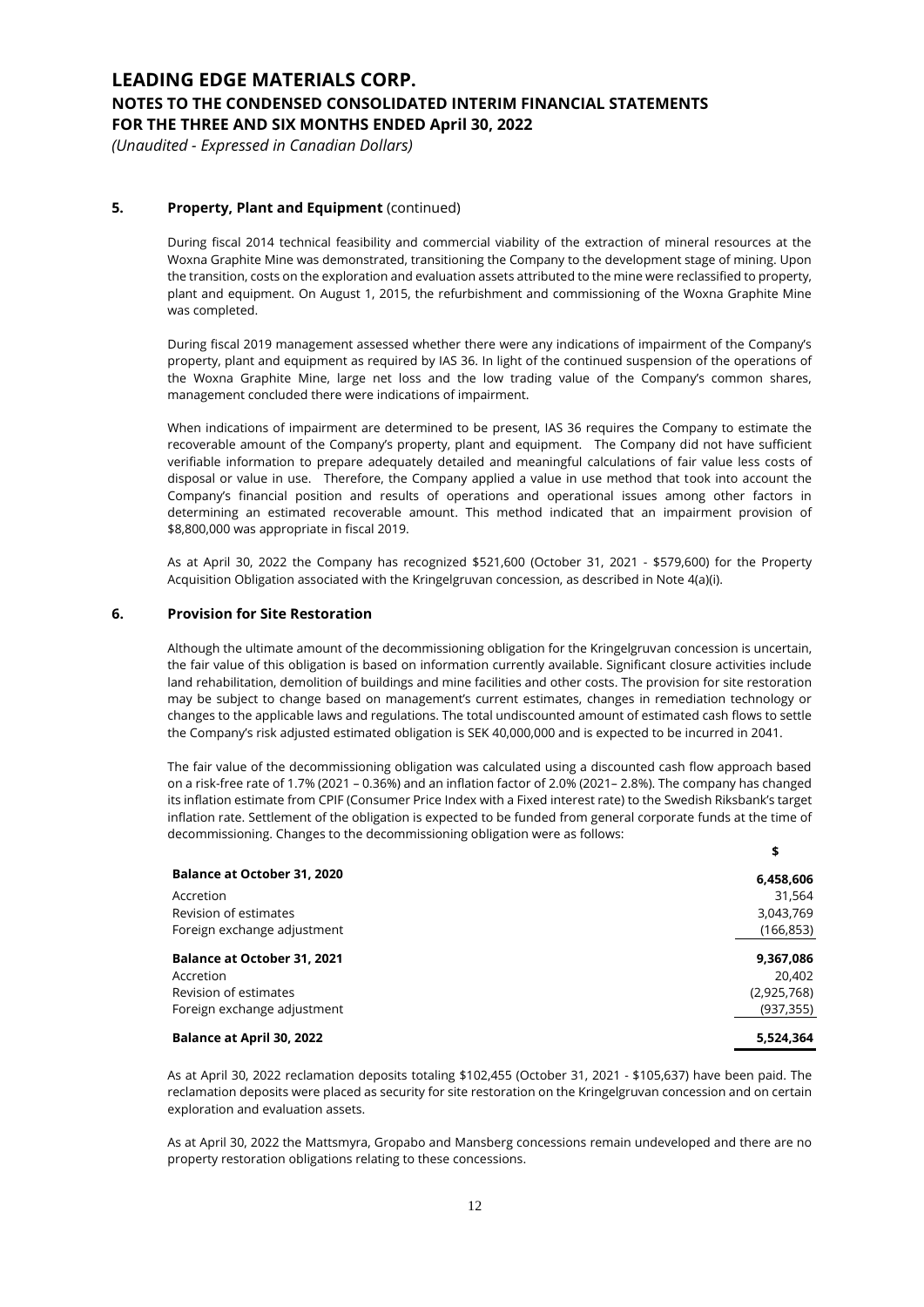# **NOTES TO THE CONDENSED CONSOLIDATED INTERIM FINANCIAL STATEMENTS**

**FOR THE THREE AND SIX MONTHS ENDED April 30, 2022**

*(Unaudited - Expressed in Canadian Dollars)*

### **7. Share Capital**

#### (a) *Authorized Share Capital*

The Company's authorized share capital consists of an unlimited number of common shares without par value. All issued common shares are fully paid.

### (b) *Equity Financings*

*Six Months ended April 30, 2022*

During six months ended April 30, 2022, 4,421,428 warrants and 200,000 options were exercised for gross proceeds of \$1,620,500 and \$45,000 respectively.

*Year Ended October 31, 2021*

During the year ended October 31, 2021, 493,109 options and 63,571 warrants were exercised for gross proceeds of \$95,348 and \$6,357 respectively.

#### (c) *Warrants*

During the six month period ended April 30, 2022, 4,421,428 warrants were exercised at an average price of \$0.37 per share for gross proceeds of \$1,620,500. Also 1,663,570 warrants expired on November 21, 2021.

A summary of the number of common shares reserved pursuant to the Company's outstanding warrants at April 30,2022 and October 31, 2021, and the changes for the periods ended on those dates is as follows:

|                             | 2022          |                                                       | 2021          |                                                       |
|-----------------------------|---------------|-------------------------------------------------------|---------------|-------------------------------------------------------|
|                             | <b>Number</b> | Weighted<br>Average<br><b>Exercise</b><br>Price<br>\$ | <b>Number</b> | Weighted<br>Average<br><b>Exercise</b><br>Price<br>\$ |
| Balance beginning of period | 55,164,284    | 0.19                                                  | 55,227,855    | 0.19                                                  |
| Issued                      |               | ٠                                                     |               |                                                       |
| Exercised                   | (4,421,428)   | 0.37                                                  | (63, 571)     | 0.10                                                  |
| Expired                     | (1,663,570)   | 0.37                                                  |               |                                                       |
| Balance end of period       | 49,079,286    | 0.17                                                  | 55,164,284    | 0.19                                                  |

The following table summarizes information about the number of common shares reserved pursuant to the Company's warrants outstanding and exercisable at April 30, 2022:

| <b>Number</b> | <b>Exercise Price</b> | <b>Expiry Date</b> |
|---------------|-----------------------|--------------------|
| 17.079.286    | 0.10                  | December 30, 2023  |
| 32,000,000    | 0.20                  | August 7, 2024     |
| 49,079,286    | 0.17                  |                    |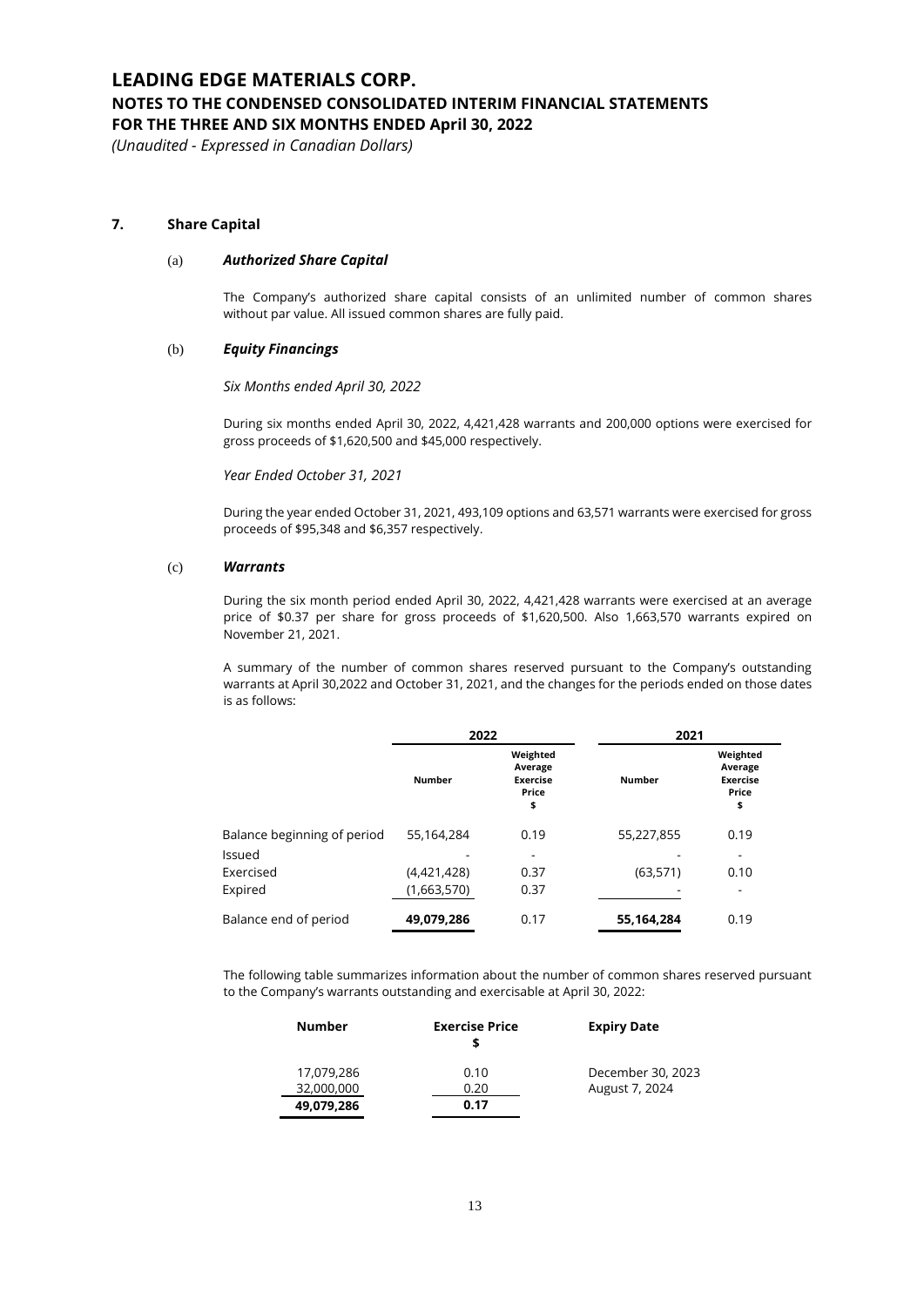# **NOTES TO THE CONDENSED CONSOLIDATED INTERIM FINANCIAL STATEMENTS**

**FOR THE THREE AND SIX MONTHS ENDED April 30, 2022**

*(Unaudited - Expressed in Canadian Dollars)*

### **7. Share Capital (continued)**

#### (d) *Share Option Plan*

The Company has established a rolling share option plan (the "Plan"), in which the maximum number of common shares which can be reserved for issuance under the Plan is 10% of the issued and outstanding shares of the Company. The minimum exercise price of the options is set at the Company's closing share price on the day before the grant date, less allowable discounts. Options granted may be subject to vesting provisions as determined by the Board of Directors and have a maximum term of up to five years.

3,200,000 stock options were granted at an exercise price of \$0.62 during the six months ended April 30, 2022 (2021 – Nil). The value of options granted was determined using the Black-Scholes option pricing model. A weighted average grant date fair value of \$0.4442 (2021 –Nil) was calculated using expected stock price volatility of 122%, risk free rate of 1.42% and option life of three years.

During the six-month ended April 30, 2022, 200,000 options were exercised at an average price of \$0.225 per share for gross proceeds of \$45,000.

Option-pricing models require the use of estimates and assumptions including the expected volatility. Changes in the underlying assumptions can materially affect the fair value estimates and, therefore, existing models do not necessarily provide reliable measure of the fair value of the Company's share options.

A summary of the Company's share options at April 30,2022 and October 31, 2021 and the changes for the period ended on those dates is as follows:

|                             | 2022                                       |                                                    | 2021                                       |                                                    |
|-----------------------------|--------------------------------------------|----------------------------------------------------|--------------------------------------------|----------------------------------------------------|
|                             | Number of<br><b>Options</b><br>Outstanding | Weighted<br><b>Average Exercise</b><br>Price<br>\$ | Number of<br><b>Options</b><br>Outstanding | Weighted<br><b>Average Exercise</b><br>Price<br>\$ |
| Balance beginning of period | 5,870,000                                  | 0.31                                               | 10.008.109                                 | 0.34                                               |
| Issued                      | 3,200,000                                  | 0.62                                               |                                            |                                                    |
| Exercised                   | (200,000)                                  | 0.225                                              | (493, 109)                                 | 0.19                                               |
| Expired                     | (400,000)                                  | 0.64                                               | (3,645,000)                                | 0.40                                               |
| Balance end of period       | 8,470,000                                  | 0.42                                               | 5,870,000                                  | 0.31                                               |

The following table summarizes information about the share options outstanding and exercisable at April 30, 2022:

| Number    | <b>Exercise Price</b><br>\$ | <b>Expiry Date</b> |
|-----------|-----------------------------|--------------------|
| 400,000   | 0.225                       | May 30, 2022       |
| 1,320,000 | 0.64                        | November 2, 2022   |
| 3,400,000 | 0.155                       | August 11,2023     |
| 150,000   | 0.33                        | August 14, 2023    |
| 3,200,000 | 0.62                        | January 27, 2025   |
| 8,470,000 |                             |                    |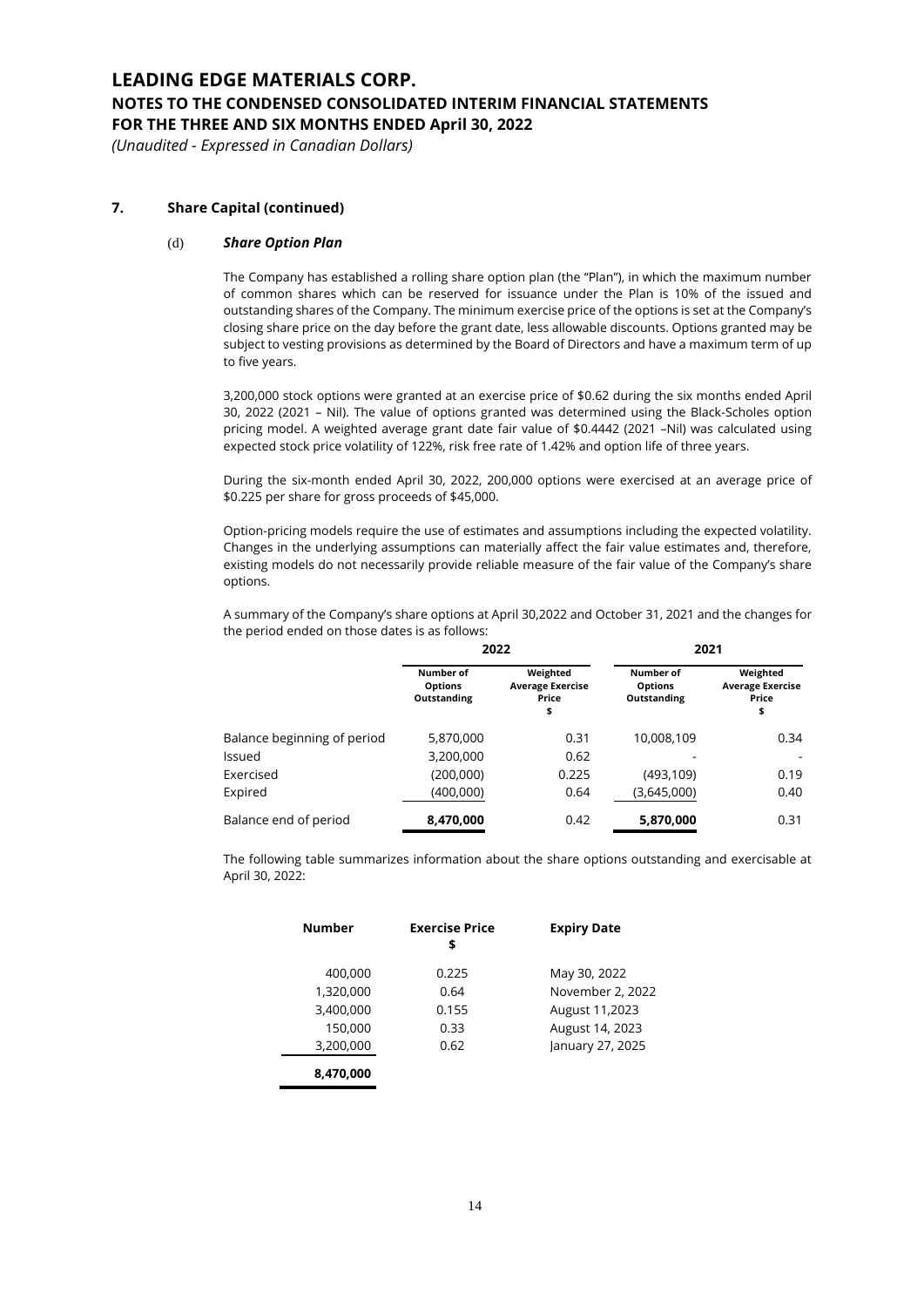*(Unaudited - Expressed in Canadian Dollars)*

### **8. Related Party Disclosures**

Key management personnel include those persons having authority and responsibility for planning, directing and controlling the activities of the Company as a whole. The Company has determined that key management personnel consist of members of the Company's Board of Directors and its executive officers.

(a) During the period ended April 30,2022 and 2021 the following compensation was incurred:

|                                                                                       | 2022         | 2021    |
|---------------------------------------------------------------------------------------|--------------|---------|
| Directors and officer's compensation (current and former)<br>Share based compensation | 198.039<br>- | 215,680 |
|                                                                                       | 198.039      | 215,680 |

As at April 30, 2022, \$2,677 (October 31, 2021 - \$9,946) remained unpaid and has been included in accounts payable and accrued liabilities.

(b) SKS Business Services Ltd., a private corporation owned by Sanjay Swarup (appointed as Chief Financial Officer ("CFO") of the Company on March 1, 2021), provides accounting and administrative services. During the period ended April 30, 2022, the Company incurred \$23,571 (2021 - \$15,188) for accounting services by SKS Business Services.

Chase Management Ltd. ("Chase"), a private corporation owned by the former Corporate Secretary of the Company, provides administrative services. During the period ended April 30, 2022, the Company incurred \$629 (2021 - \$36,099) for services provided by Chase personnel and \$NIL (2021 - \$1,675) for rent. As at April 30, 2022, \$NIL (2021 - \$15,785) remained unpaid.

#### **9. Financial Instruments and Risk Management**

#### *Categories of Financial Assets and Financial Liabilities*

Financial instruments are classified into one of the following categories: fair value through profit or loss ("FVTPL"); amortized cost; fair value through other comprehensive income ("FVOCI"). The carrying values of the Company's financial instruments are classified into the following categories:

| <b>Financial Instrument</b>              | Category       | April 30,<br>2022<br>\$ | October 31,<br>2021<br>\$ |
|------------------------------------------|----------------|-------------------------|---------------------------|
| Cash                                     | <b>FVTPL</b>   | 1,912,655               | 1,316,797                 |
| Reclamation deposit                      | amortized cost | 102,455                 | 105,637                   |
| Investments                              | <b>FVTPL</b>   | 404,725                 | 981,732                   |
| Accounts payable and accrued liabilities | amortized cost | (147, 945)              | (205, 250)                |
| Property acquisition obligation          | amortized cost | (521,600)               | (579,600)                 |

The Company's financial instruments recorded at fair value require disclosure about how the fair value was determined based on significant levels of inputs described in the following hierarchy:

Level 1 - Quoted prices are available in active markets for identical assets or liabilities as of the reporting date. Active markets are those in which transactions occur in sufficient frequency and value to provide pricing information on an ongoing basis.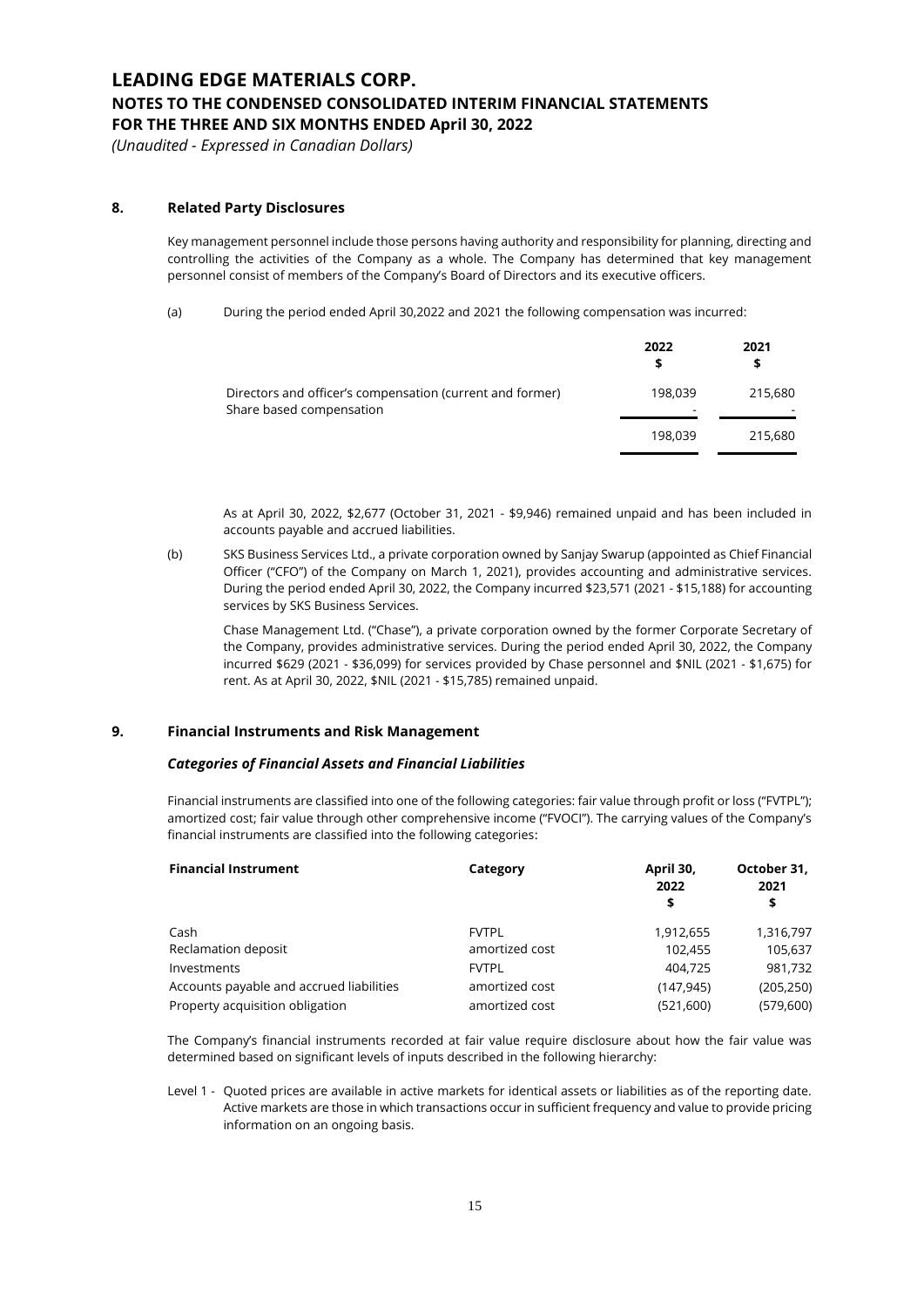### **NOTES TO THE CONDENSED CONSOLIDATED INTERIM FINANCIAL STATEMENTS**

**FOR THE THREE AND SIX MONTHS ENDED April 30, 2022**

*(Unaudited - Expressed in Canadian Dollars)*

#### **9. Financial Instruments and Risk Management (continued)**

- Level 2 Pricing inputs are other than quoted prices in active markets included in Level 1. Prices in Level 2 are either directly or indirectly observable as of the reporting date. Level 2 valuations are based on inputs including quoted forward prices for commodities, time value and volatility factors, which can be substantially observed or corroborated in the marketplace.
- Level 3 Valuations in this level are those with inputs for the asset or liability that are not based on observable market data.

The recorded amounts for amounts receivable and accounts payable and accrued liabilities approximate their fair value due to their short-term nature. The recorded amounts for the reclamation deposit and property acquisition obligation approximates their fair value. The Company's fair value of cash under the fair value hierarchy is measured using Level 1.

The Company's risk exposures and the impact on the Company's financial instruments are summarized below:

#### *Credit Risk*

Credit risk is the risk of loss associated with a counterparty's inability to fulfill its payment obligations. The Company's credit risk is primarily attributable to cash, amounts receivable and reclamation deposit. Management believes that the credit risk concentration with respect to financial instruments included in cash, amounts receivable and reclamation deposit is remote.

#### *Liquidity Risk*

Liquidity risk is the risk that the Company will not have the resources to meet its obligations as they fall due. The Company manages this risk by closely monitoring cash forecasts and managing resources to ensure that it will have sufficient liquidity to meet its obligations. The following table is based on the contractual maturity dates of financial assets and liabilities and the earliest date on which the Company can be required to settle financial liabilities.

#### **Contractual Maturity Analysis at April 30, 2022**

|                                          | Carrying<br>Amount<br>\$ | Contractual<br><b>Cash Flows</b><br>\$ | Less than<br>3 Months<br>\$ | $1 - 5$<br>Years<br>\$ | Over<br>5 Years<br>\$    |
|------------------------------------------|--------------------------|----------------------------------------|-----------------------------|------------------------|--------------------------|
| Cash                                     | 1,912.655                | 1.912.655                              | 1,912,655                   | ۰                      |                          |
| Reclamation deposit                      | 102.455                  | 102.455                                |                             | ۰                      | 102.455                  |
| Investments                              | 404,725                  | 404.725                                | 179.544                     | 225.181                | $\overline{\phantom{a}}$ |
| Accounts payable and accrued liabilities | (147.945)                | (147.945)                              | (147, 945)                  |                        |                          |
| Property acquisition obligation          | (521,600)                | (521,600)                              |                             | (521.600)              |                          |

#### *Market Risk*

Market risk is the risk of loss that may arise from changes in market factors such as interest rates, foreign exchange rates, and commodity and equity prices. These fluctuations may be significant.

#### *Interest Rate Risk*

The Company is exposed to interest rate risk to the extent that the cash bear floating rates of interest. The interest rate risk on cash and on the Company's obligations are not considered significant.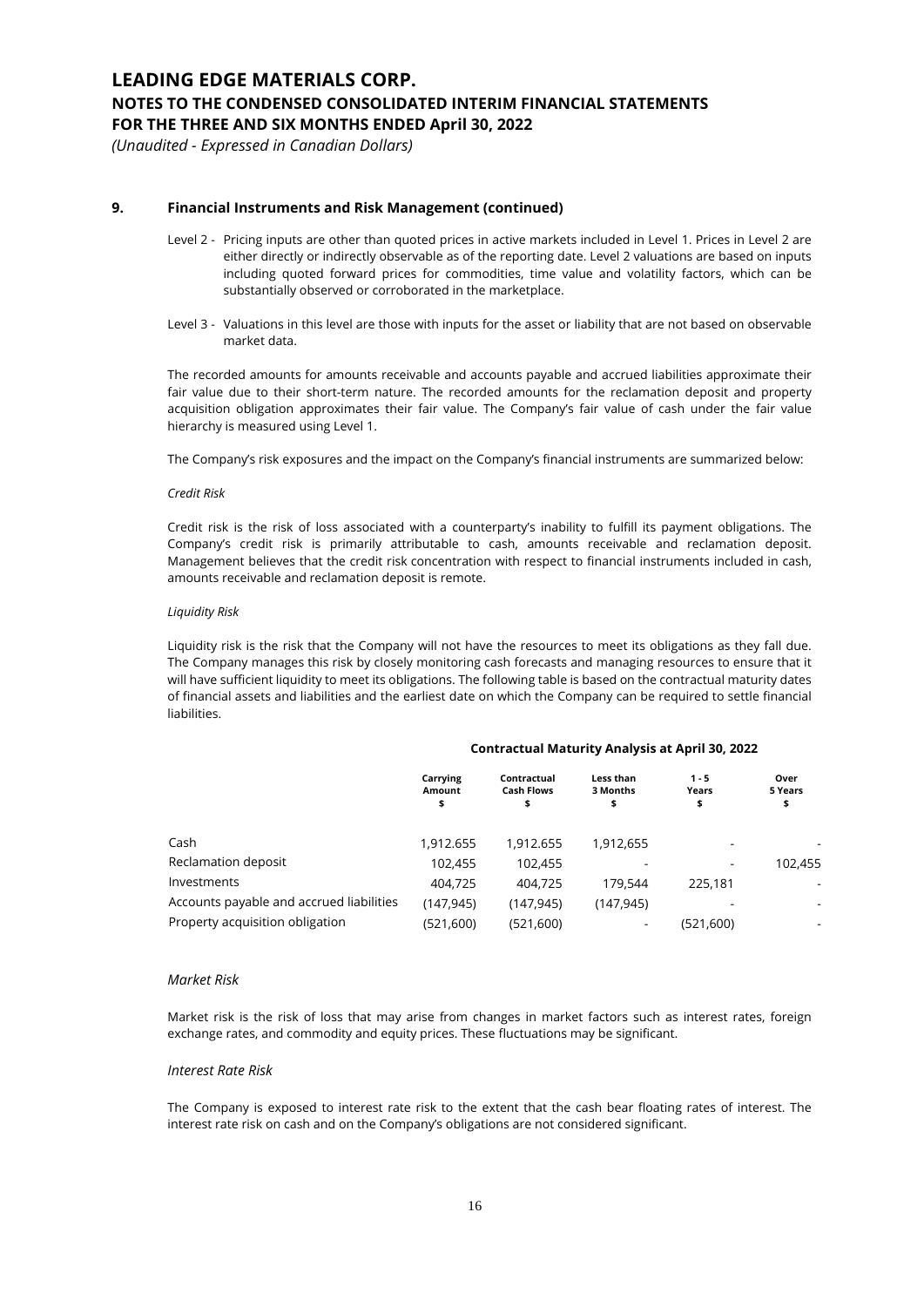*(Unaudited - Expressed in Canadian Dollars)*

### **9. Financial Instruments and Risk Management** (continued)

#### *Foreign Currency Risk*

The Company's functional currency is the Canadian Dollar and major transactions are transacted in Canadian Dollars and Swedish Krona ("SEK"). The Company maintains SEK bank accounts in Sweden to support the cash needs of its foreign operations. Management believes the foreign exchange risk related to currency conversions is minimal and therefore does not hedge its foreign exchange risk. At April 30, 2022, 1 Canadian Dollar was equal to 7.67 SEK as per Swedish Central Bank.

Balances are as follows:

|                                          | <b>SEK</b>  | CDN \$<br>Equivalent |
|------------------------------------------|-------------|----------------------|
| Cash                                     | 712,853     | 92,956               |
| VAT receivable                           | 118,252     | 15,420               |
| Inventories                              | 621,242     | 81,010               |
| Plant stores and supplies                | 631,779     | 82,384               |
| Reclamation deposit                      | 785,698     | 102,455              |
| Accounts payable and accrued liabilities | (424, 609)  | (55, 369)            |
| Property acquisition obligation          | (4,000,000) | (521,600)            |
|                                          | (1,554,785) | (202, 744)           |

Based on the net exposures as of April 30, 2022 and assuming that all other variables remain constant, a 10% fluctuation of the Canadian Dollar against the SEK would result in the Company's net impact being approximately \$20,274 higher or lower.

#### *Capital Management*

The Company manages its capital structure and makes adjustments to it, based on the funds available to the Company, in order to support the acquisition and exploration mineral properties. The Board of Directors does not establish quantitative return on capital criteria for management, but rather relies on the expertise of the Company's management to sustain development of the business. The Company defines capital that it manages as share capital and cash. The Company will continue to assess new properties and seek to acquire an interest in additional properties if it feels there is sufficient geologic or economic potential and if it has adequate financial resources to do so. Management reviews its capital management approach on an ongoing basis and believes that this approach, given the relative size of the Company, is reasonable.

#### **10. Supplemental Cash Flow Information**

During the six months ended April 30, 2022 and 2021 non-cash activities were conducted by the Company as follows:

| 2022        | 2021        |  |
|-------------|-------------|--|
| s           | \$          |  |
|             |             |  |
| (3,863,124) | 1,564,936   |  |
|             |             |  |
| 3,863,124   | (1,564,936) |  |
|             |             |  |